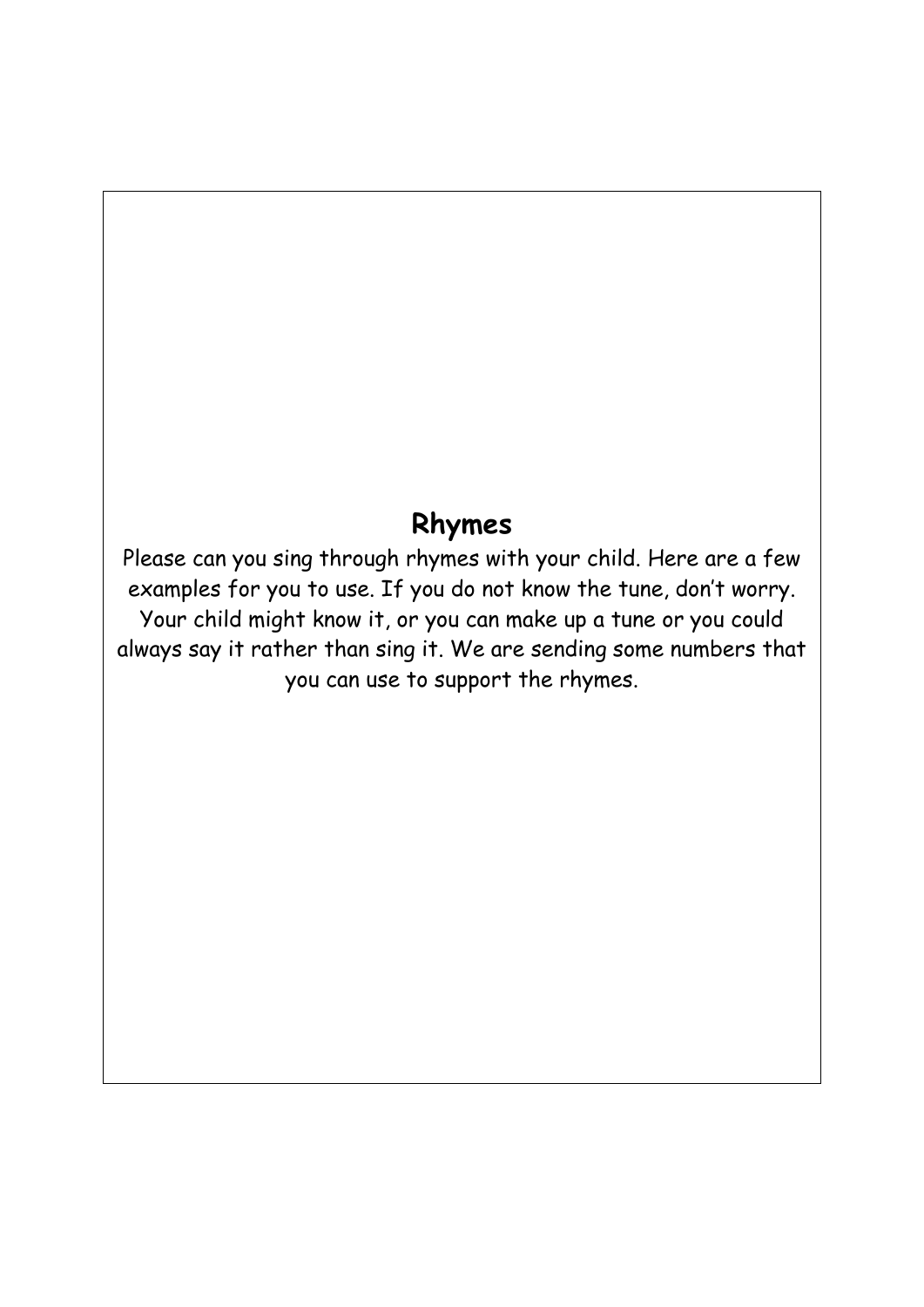

## **5 Currant Buns**

5 currant buns in a baker's shop. Round and fat with a cherry on the top, Along came \_\_\_\_ with a penny one day, Bought a currant bun and took it away.

4 currant buns in a baker's shop. Round and fat with a cherry on the top, Along came \_\_\_\_ with a penny one day, Bought a currant bun and took it away.

3 currant buns in a baker's shop. Round and fat with a cherry on the top, Along came \_\_\_\_ with a penny one day, Bought a currant bun and took it away.

2 currant buns in a baker's shop. Round and fat with a cherry on the top, Along came \_\_\_\_ with a penny one day, Bought a currant bun and took it away.

1 currant bun in a baker's shop. Round and fat with a cherry on the top, Along came \_\_\_\_ with a penny one day, Bought the currant bun and took it away.



**5 Fat Sausages Sizzling in a Pan** 5 fat sausages sizzling in a pan, All of a sudden, 1 went bang. 4 fat sausages sizzling in a pan, All of a sudden, 1 went bang. 3 fat sausages sizzling in a pan, All of a sudden, 1 went bang. 2 fat sausages sizzling in a pan, All of a sudden, 1 went bang. 1 fat sausage sizzling in a pan, All of a sudden it went bang. 0 fat sausages sizzling in a pan, All of a sudden the pan went bang.



**5 Green Bottles** 5 green bottles sitting on the wall, 5 green bottles sitting on the wall, And if 1 green bottle should accidently fall, There'd be 4 green bottles sitting on the wall. 4 green bottles sitting on the wall, 4 green bottles sitting on the wall, And if 1 green bottle should accidently fall, There'd be 3 green bottles sitting on the wall. 3 green bottles sitting on the wall, 3 green bottles sitting on the wall, And if 1 green bottle should accidently fall, There'd be 2 green bottles sitting on the wall. 2 green bottles sitting on the wall, 2 green bottles sitting on the wall, And if 1 green bottle should accidently fall, There'd be 1 green bottle sitting on the wall. 1 green bottle sitting on the wall, 1 green bottle sitting on the wall, And if 1 green bottle should accidently fall, There'd be 0 green bottles sitting on the wall.

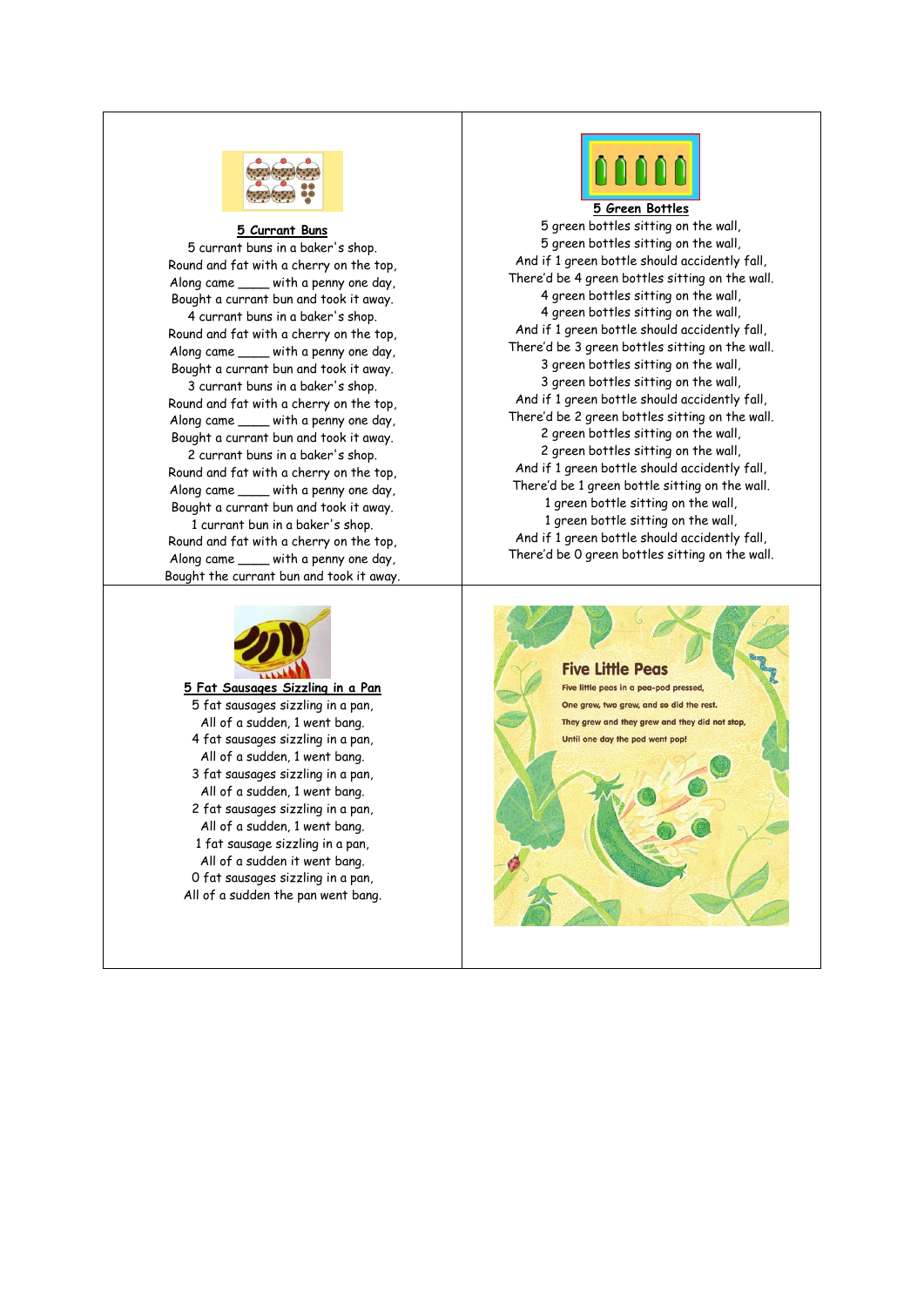

5 Little Monkeys swinging through the trees, Teasing Mr Crocodile "You can't catch me, you can't catch me!" Along came Mr Crocodile as quietly as can be And SNAP went the crocodile and ate one for his tea.

4 Little Monkeys swinging through the trees, Teasing Mr Crocodile "You can't catch me, you can't catch me!" Along came Mr Crocodile as quietly as can be And SNAP went the crocodile and ate one for his tea.

3 Little Monkeys swinging through the trees, Teasing Mr Crocodile "You can't catch me, you can't catch me!" Along came Mr Crocodile as quietly as can be And SNAP went the crocodile and ate one for his tea.

2 Little Monkeys swinging through the trees, Teasing Mr Crocodile "You can't catch me, you can't catch me!"

Along came Mr Crocodile as quietly as can be And SNAP went the crocodile and ate one for his tea.

1 Little Monkeys swinging through the trees, Teasing Mr Crocodile "You can't catch me, you can't catch me!" Along came Mr Crocodile as quietly as can be And SNAP went the crocodile and ate one for his tea.



**5 Little Monkeys Jumping on the Bed** 5 little monkeys jumping on the bed, 1 fell off and bumped its head, Mummy phoned the doctor and the doctor said "No more monkeys jumping on the bed". 4 little monkeys jumping on the bed, 1 fell off and bumped its head, Mummy phoned the doctor and the doctor said "No more monkeys jumping on the bed". 3 little monkeys jumping on the bed, 1 fell off and bumped its head, Mummy phoned the doctor and the doctor said "No more monkeys jumping on the bed". 2 little monkeys jumping on the bed, 1 fell off and bumped its head, Mummy phoned the doctor and the doctor said "No more monkeys jumping on the bed". 1 little monkey jumping on the bed, It fell off and bumped its head, Mummy phoned the doctor and the doctor said "No more monkeys jumping on the bed".



5 little men in a flying saucer, Flew round the earth one day. They looked left and right, But they didn't like the sight, So one man flew away – Whoosh!

4 little men in a flying saucer, Flew round the earth one day. They looked left and right, But they didn't like the sight, So one man flew away – Whoosh!

3 little men in a flying saucer, Flew round the earth one day. They looked left and right, But they didn't like the sight, So one man flew away – Whoosh!

2 little men in a flying saucer, Flew round the earth one day. They looked left and right, But they didn't like the sight, So one man flew away – Whoosh!

1 little man in a flying saucer, Flew round the earth one day. He looked up and down, And he gave a little frown, And he said I just might stay.



5 little ducks went swimming one day over the hills and far away, Mother duck said "Quack, Quack, Quack, Quack", But only 4 little ducks came back. 4 little ducks went swimming one day over the hills and far away, Mother duck said "Quack, Quack, Quack, Quack", But only 3 little ducks came back. 3 little ducks went swimming one day over the hills and far away, Mother duck said "Quack, Quack, Quack, Quack", But only 2 little ducks came back. 2 little ducks went swimming one day over the hills and far away, Mother duck said "Quack, Quack, Quack, Quack", But only 1 little duck came back. 1 little duck went swimming one day over the hills and far away, Mother duck said "Quack, Quack, Quack, Quack", And 0 little ducks came back. 0 little ducks went swimming one day over the hills and far away,

Mother duck said "Quack, Quack, Quack, Quack", And 5 little ducks came swimming back.